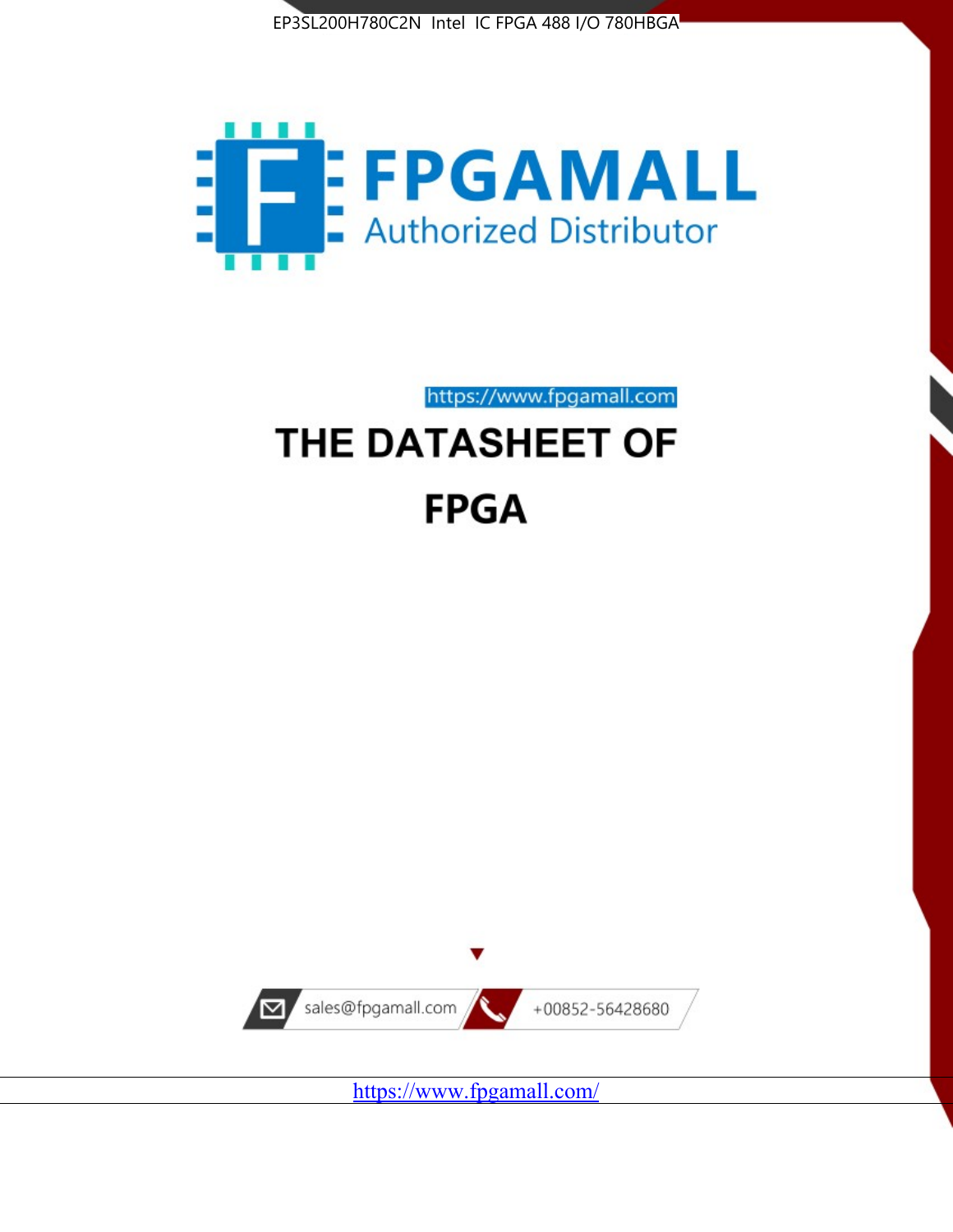

# **1. Stratix III Device Family Overview**

**SIII51001-1.8**

The Stratix® III family provides one of the most architecturally advanced, high-performance, low-power FPGAs in the marketplace.

Stratix III FPGAs lower power consumption through Altera's innovative Programmable Power Technology, which provides the ability to turn on the performance where needed and turn down the power consumption for blocks not in use. Selectable Core Voltage and the latest in silicon process optimizations are also employed to deliver the industry's lowest power, high-performance FPGAs.

Specifically designed for ease of use and rapid system integration, the Stratix III FPGA family offers two variants optimized to meet different application needs:

- The Stratix III *L* family provides balanced logic, memory, and multiplier ratios for mainstream applications.
- The Stratix III *E* family is memory- and multiplier-rich for data-centric applications.

Modular I/O banks with a common bank structure for vertical migration lend efficiency and flexibility to the high-speed I/O. Package and die enhancements with dynamic on-chip termination, output delay, and current strength control provide best-in-class signal integrity.

Based on a 1.1-V, 65-nm all-layer copper SRAM process, the Stratix III family is a programmable alternative to custom ASICs and programmable processors for high-performance logic, digital signal processing (DSP), and embedded designs.

Stratix III devices include optional configuration bit stream security through volatile or non-volatile 256-bit Advanced Encryption Standard (AES) encryption. Where ultra-high reliability is required, Stratix III devices include automatic error detection circuitry to detect data corruption by soft errors in the configuration random-access memory (CRAM) and user memory cells.

# **Features Summary**

Stratix III devices offer the following features:

- 48,000 to 338,000 equivalent logic elements (LEs) (refer to Table 1–1)
- 2,430 to 20,497 Kbits of enhanced TriMatrix memory consisting of three RAM block sizes to implement true dual-port memory and FIFO buffers
- High-speed DSP blocks provide dedicated implementation of 9×9, 12×12, 18×18, and 36×36 multipliers (at up to 550 MHz), multiply-accumulate functions, and finite impulse response (FIR) filters
- I/O:GND:PWR ratio of 8:1:1 along with on-die and on-package decoupling for robust signal integrity
- Programmable Power Technology, which minimizes power while maximizing device performance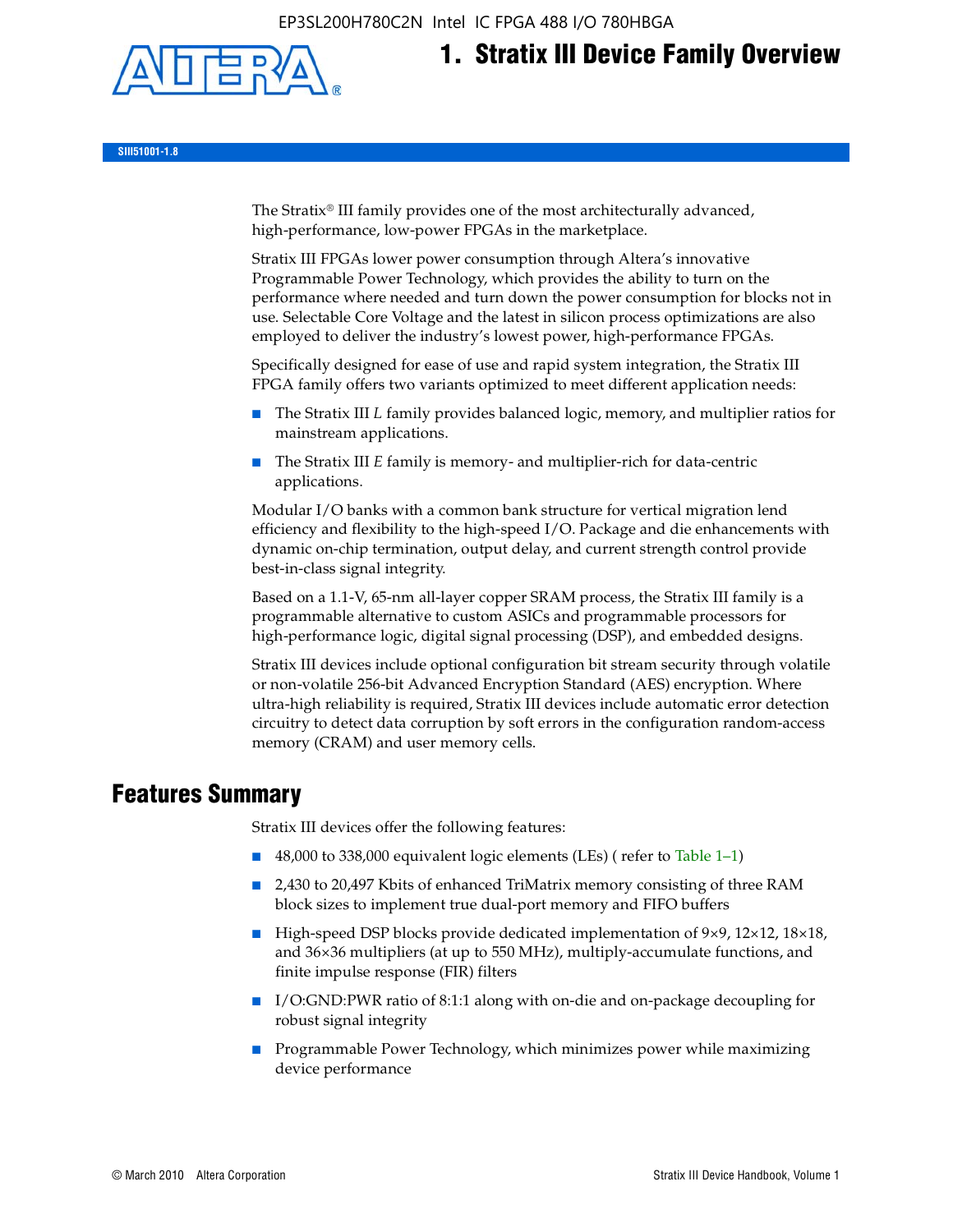- Selectable Core Voltage, available in low-voltage devices (L ordering code suffix), enables selection of lowest power or highest performance operation
- Up to 16 global clocks, 88 regional clocks, and 116 peripheral clocks per device
- Up to 12 phase-locked loops (PLLs) per device that support PLL reconfiguration, clock switchover, programmable bandwidth, clock synthesis, and dynamic phase shifting
- Memory interface support with dedicated DQS logic on all I/O banks
- Support for high-speed external memory interfaces including DDR, DDR2, DDR3 SDRAM, RLDRAM II, QDR II, and QDR II+ SRAM on up to 24 modular I/O banks
- Up to 1,104 user I/O pins arranged in 24 modular I/O banks that support a wide range of industry I/O standards
- Dynamic On-Chip Termination (OCT) with auto calibration support on all  $I/O$ banks
- High-speed differential I/O support with serializer/deserializer (SERDES) and dynamic phase alignment (DPA) circuitry for 1.6 Gbps performance
- Support for high-speed networking and communications bus standards including SPI-4.2, SFI-4, SGMII, Utopia IV, 10 Gigabit Ethernet XSBI, Rapid I/O, and NPSI
- The only high-density, high-performance FPGA with support for 256-bit AES volatile and non-volatile security key to protect designs
- Robust on-chip hot socketing and power sequencing support
- Integrated cyclical redundancy check (CRC) for configuration memory error detection with critical error determination for high availability systems support
- Built-in error correction coding (ECC) circuitry to detect and correct data errors in M144K TriMatrix memory blocks
- Nios<sup>®</sup> II embedded processor support
- Support for multiple intellectual property megafunctions from Altera® MegaCore® functions and Altera Megafunction Partners Program (AMPPSM)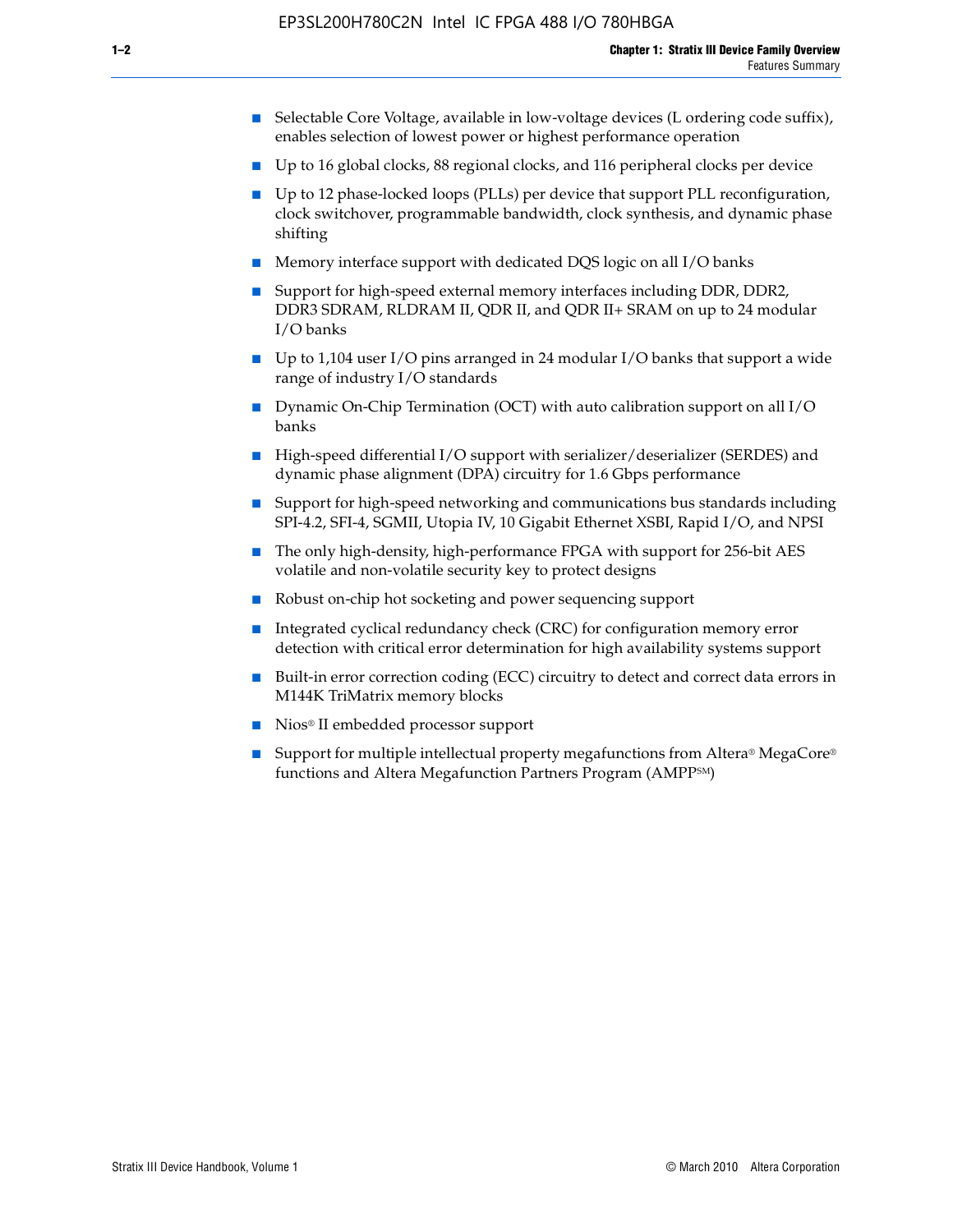#### Table 1–1 lists the Stratix III FPGA family features.

|                                       | Device/<br><b>Feature</b> | <b>ALMs</b> | <b>LEs</b> | M9K<br><b>Blocks</b> | <b>M144K</b><br><b>Blocks</b> | <b>MLAB</b><br><b>Blocks</b> | <b>Total</b><br><b>Embedded</b><br><b>RAM Kbits</b> | <b>MLAB</b><br><b>RAM</b><br><b>Kbits</b><br>(1) | <b>Total</b><br><b>RAM</b><br>Kbits $(2)$ | $18\times18$ -bit<br><b>Multipliers</b><br>(FIR Mode) | <b>PLL</b><br>(3, |
|---------------------------------------|---------------------------|-------------|------------|----------------------|-------------------------------|------------------------------|-----------------------------------------------------|--------------------------------------------------|-------------------------------------------|-------------------------------------------------------|-------------------|
|                                       | EP3SL50                   | 19K         | 47.5K      | 108                  | 6                             | 950                          | 1,836                                               | 297                                              | 2,133                                     | 216                                                   | 4                 |
|                                       | EP3SL70                   | 27K         | 67.5K      | 150                  | 6                             | 1,350                        | 2,214                                               | 422                                              | 2,636                                     | 288                                                   | 4                 |
| <b>Stratix III</b><br>Logic           | EP3SL110                  | 43K         | 107.5K     | 275                  | 12                            | 2,150                        | 4,203                                               | 672                                              | 4,875                                     | 288                                                   | 8                 |
| Family                                | EP3SL150                  | 57K         | 142.5K     | 355                  | 16                            | 2,850                        | 5.499                                               | 891                                              | 6,390                                     | 384                                                   | 8                 |
|                                       | EP3SL200                  | 80K         | 200K       | 468                  | 36                            | 4,000                        | 9,396                                               | 1,250                                            | 10,646                                    | 576                                                   | 12                |
|                                       | EP3SL340                  | 135K        | 337.5K     | 1,040                | 48                            | 6,750                        | 16,272                                              | 2,109                                            | 18,381                                    | 576                                                   | 12                |
|                                       | EP3SE50                   | 19K         | 47.5K      | 400                  | 12                            | 950                          | 5,328                                               | 297                                              | 5,625                                     | 384                                                   | 4                 |
| <b>Stratix III</b><br><b>Enhanced</b> | EP3SE80                   | 32K         | 80K        | 495                  | 12                            | 1,600                        | 6,183                                               | 500                                              | 6,683                                     | 672                                                   | 8                 |
| Family                                | EP3SE110                  | 43K         | 107.5K     | 639                  | 16                            | 2,150                        | 8.055                                               | 672                                              | 8,727                                     | 896                                                   | 8                 |
|                                       | EP3SE260                  | 102K        | 255K       | 864                  | 48                            | 5,100                        | 14,688                                              | 1,594                                            | 16,282                                    | 768                                                   | 12                |

**Table 1–1.** FPGA Family Features for Stratix III Devices

**Notes to Table 1–1:**

(1) MLAB ROM mode supports twice the number of MLAB RAM Kbits.

(2) For total ROM Kbits, use this equation to calculate: Total ROM Kbits = Total Embedded RAM Kbits +  $[(# of MLAB blocks × 640)/1024]$ 

(3) The availability of the PLLs shown in this column is based on the device with the largest package. Refer to the *[Clock Networks and PLLs in Stratix](http://www.altera.com/literature/hb/stx3/stx3_siii51006.pdf)  [III Devices](http://www.altera.com/literature/hb/stx3/stx3_siii51006.pdf)* chapter in volume 1 of the *Stratix III Device Handbook* for the availability of the PLLs for each device.

> The Stratix III logic family (*L*) offers balanced logic, memory, and multipliers to address a wide range of applications, while the enhanced family (*E*) offers more memory and multipliers per logic and is ideal for wireless, medical imaging, and military applications.

Stratix III devices are available in space-saving FineLine BGA (FBGA) packages (refer to Table 1–2 and Table 1–3).

**PLLs**  *(3)*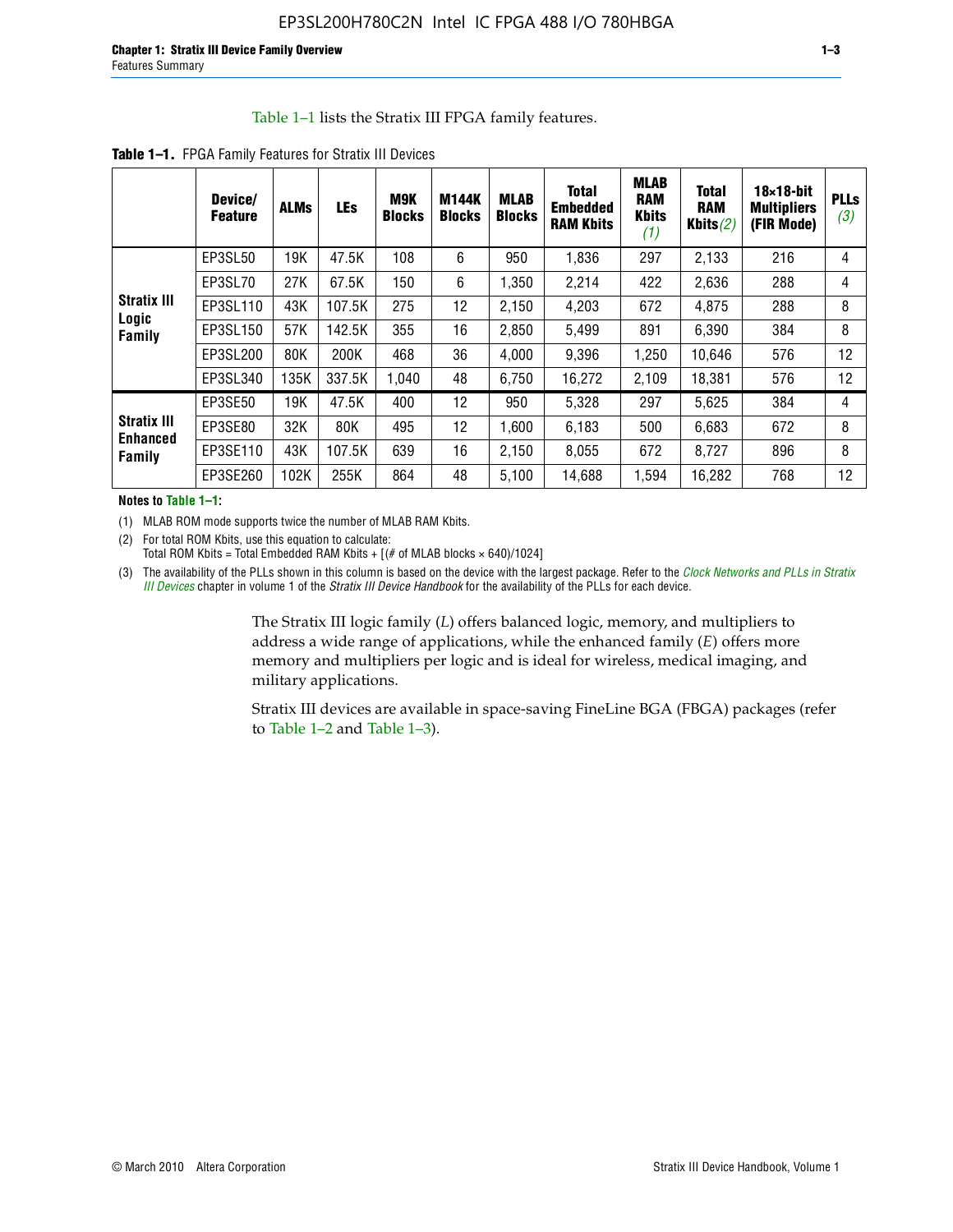Table 1–2 lists the Stratix III FPGA package options and I/O pin counts.

| <b>Device</b> | 484-Pin<br><b>FineLine</b><br>BGA(2) | <b>780-Pin</b><br><b>FineLine</b><br>BGA(2) | 1152-Pin<br><b>FineLine</b><br>BGA(2) | <b>1517-Pin</b><br><b>FineLine BGA</b><br>(3) | <b>1760-Pin</b><br><b>FineLine BGA</b><br>(3) |
|---------------|--------------------------------------|---------------------------------------------|---------------------------------------|-----------------------------------------------|-----------------------------------------------|
| EP3SL50       | 296                                  | 488                                         |                                       |                                               |                                               |
| EP3SL70       | 296                                  | 488                                         |                                       |                                               |                                               |
| EP3SL110      |                                      | 488                                         | 744                                   |                                               |                                               |
| EP3SL150      |                                      | 488                                         | 744                                   |                                               |                                               |
| EP3SL200      |                                      | 488 $(5)$                                   | 744                                   | 976                                           |                                               |
| EP3SL340      |                                      |                                             | 744 $(4)$                             | 976                                           | 1,120                                         |
| EP3SE50       | 296                                  | 488                                         |                                       |                                               |                                               |
| EP3SE80       |                                      | 488                                         | 744                                   |                                               |                                               |
| EP3SE110      |                                      | 488                                         | 744                                   |                                               |                                               |
| EP3SE260      |                                      | 1488(5)                                     | 744                                   | 976                                           |                                               |

**Table 1–2.** Package Options and I/O Pin Counts *(Note 1)*

**Notes to Table 1–2:**

(1) The arrows indicate vertical migration.

- (2) All I/O pin counts include eight dedicated clock inputs (CLK1p, CLK1n, CLK3p, CLK3n, CLK8p, CLK8n, CLK10p, and CLK10n) that can be used for data inputs.
- (3) All I/O pin counts include eight dedicated clock inputs (CLK1p, CLK1n, CLK3p, CLK3n, CLK8p, CLK8n, CLK10p, and CLK10n) and eight dedicated corner PLL clock inputs (PLL\_L1\_CLKp, PLL\_L1\_CLKn, PLL\_L4\_CLKp, PLL\_L4\_CLKn, PLL\_R4\_CLKp, PLL\_R4\_CLKn, PLL\_R1\_CLKp, and PLL\_R1\_CLKn) that can be used for data inputs.
- (4) The EP3SL340 FPGA is offered only in the H1152 package, but not offered in the F1152 package.
- (5) The EP3SE260 and EP3SL200 FPGAs are offered only in the H780 package, but not offered in the F780 package.

All Stratix III devices support vertical migration within the same package (for example, you can migrate between the EP3SL50 and EP3SL70 devices in the 780-pin FineLine BGA package). Vertical migration allows you to migrate to devices whose dedicated pins, configuration pins, and power pins are the same for a given package across device densities.

To ensure that a board layout supports migratable densities within one package offering, enable the applicable vertical migration path within the Quartus® II software. On the Assignments menu, point to **Device** and click **Migration Devices**. You can migrate from the *L* family to the *E* family without increasing the number of LEs available. This minimizes the cost of vertical migration.

Table 1–3 lists the Stratix III FineLine BGA (FBGA) package sizes.

**Table 1–3.** FineLine BGA Package Sizes

| <b>Dimension</b>     | <b>484 Pin</b> | <b>780 Pin</b> | <b>1152 Pin</b> | <b>1517 Pin</b> | <b>1760 Pin</b> |
|----------------------|----------------|----------------|-----------------|-----------------|-----------------|
| Pitch (mm)           | 1.00           | 1.00           | 1.00            | 1.00            | 1.00            |
| Area (mmª)           | 529            | 841            | 1.225           | 1.600           | 1.849           |
| Length/Width (mm/mm) | 23/23          | 29/29          | 35/35           | 40/40           | 43/43           |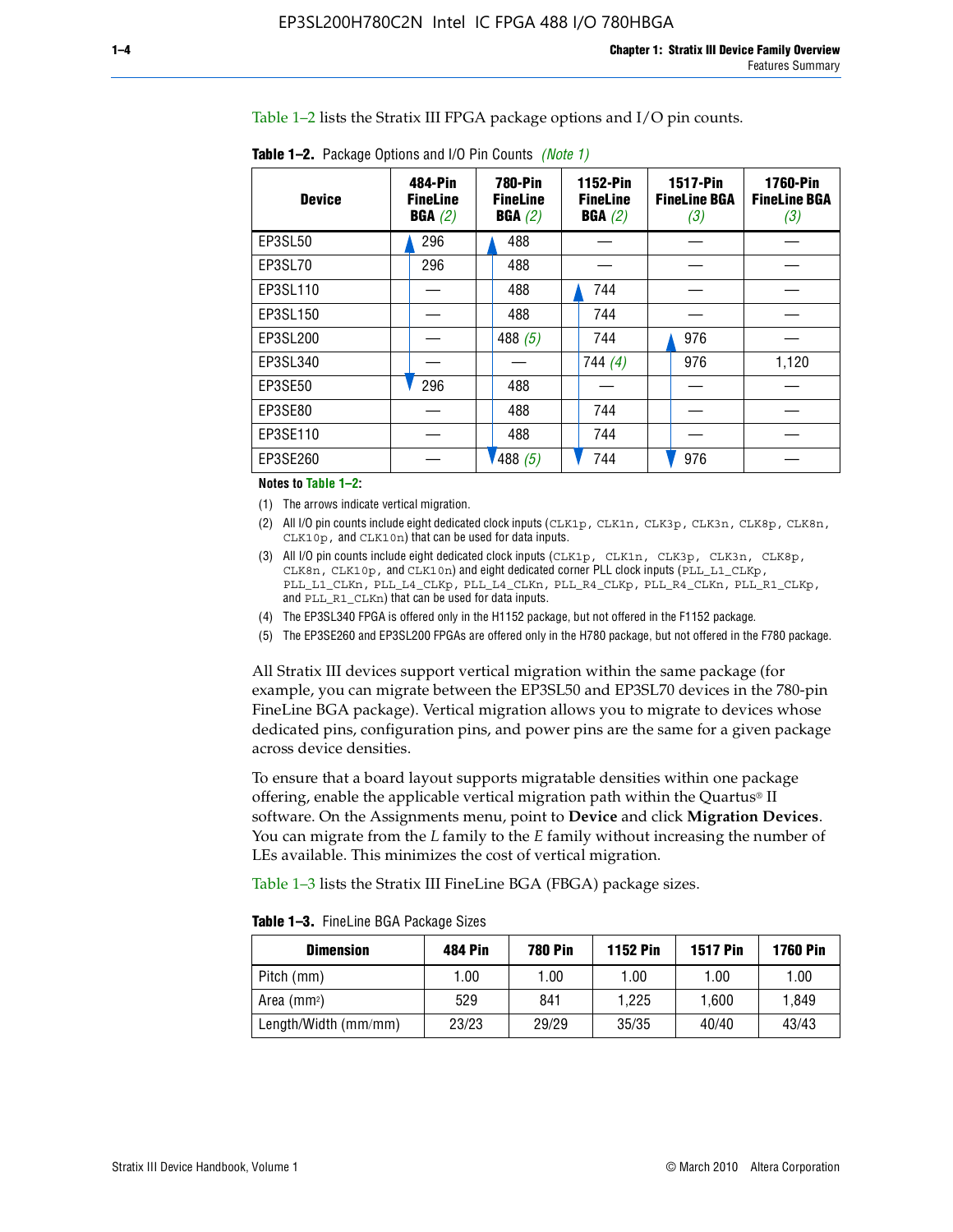Table 1–4 lists the Stratix III Hybrid FineLine BGA (HBGA) package sizes.

**Table 1–4.** Hybrid FineLine BGA Package Sizes

| <b>Dimension</b>     | <b>780 Pin</b> | <b>1152 Pin</b> |
|----------------------|----------------|-----------------|
| Pitch (mm)           | 1.00           | 1.00            |
| Area $(mm^2)$        | 1.089          | 1.600           |
| Length/Width (mm/mm) | 33/33          | 40/40           |

Stratix III devices are available in up to three speed grades: –2, –3, and –4, with –2 being the fastest. Stratix III devices are offered in both commercial and industrial temperature range ratings with leaded and lead-free packages. Selectable Core Voltage is available in specially marked low-voltage devices (*L* ordering code suffix).

Table 1–5 lists the Stratix III device speed grades.

Table 1-5. Speed Grades for Stratix III Devices (Part 1 of 2)

| <b>Device</b> | <b>Temperature</b><br>Grade | 484 - Pin<br><b>FineLine</b><br><b>BGA</b> | <b>780-Pin</b><br><b>FineLine</b><br><b>BGA</b> | <b>780-Pin</b><br><b>Hybrid</b><br><b>FineLine</b><br><b>BGA</b> | 1152-Pin<br><b>FineLine</b><br><b>BGA</b> | 1152-Pin<br><b>Hybrid</b><br><b>FineLine</b><br><b>BGA</b> | 1517-Pin<br><b>FineLine</b><br><b>BGA</b> | <b>1760-Pin</b><br><b>FineLine</b><br><b>BGA</b> |
|---------------|-----------------------------|--------------------------------------------|-------------------------------------------------|------------------------------------------------------------------|-------------------------------------------|------------------------------------------------------------|-------------------------------------------|--------------------------------------------------|
| EP3SL50       | Commercial                  | $-2, -3, -4,$<br>$-4L$                     | $-2, -3, -4,$<br>$-4L$                          |                                                                  |                                           |                                                            |                                           |                                                  |
|               | Industrial                  | $-3, -4, -4L$                              | $-3, -4, -4L$                                   | $\equiv$                                                         | $\equiv$                                  | $\equiv$                                                   | $\equiv$                                  | $\equiv$                                         |
| EP3SL70       | Commercial                  | $-2, -3, -4,$<br>$-41$                     | $-2, -3, -4,$<br>$-41$                          |                                                                  |                                           |                                                            |                                           |                                                  |
|               | Industrial                  | $-3, -4, -4L$                              | $-3, -4, -4L$                                   | $\equiv$                                                         | $\overline{\phantom{0}}$                  | $\overline{\phantom{0}}$                                   | $\overline{\phantom{0}}$                  | $\overline{\phantom{0}}$                         |
| EP3SL110      | Commercial                  |                                            | $-2, -3, -4,$<br>$-4L$                          |                                                                  | $-2, -3, -4,$<br>$-4L$                    |                                                            |                                           |                                                  |
|               | Industrial                  | $\equiv$                                   | $-3, -4, -4L$                                   | $\frac{1}{1}$                                                    | $-3, -4, -4L$                             | $\frac{1}{2}$                                              | $\equiv$                                  | $\overline{\phantom{0}}$                         |
| EP3SL150      | Commercial                  |                                            | $-2, -3, -4,$<br>$-41$                          |                                                                  | $-2, -3, -4,$<br>$-41$                    |                                                            |                                           |                                                  |
|               | Industrial                  |                                            | $-3, -4, -4L$                                   | $\equiv$                                                         | $-3, -4, -4L$                             |                                                            | $\qquad \qquad -$                         | $\equiv$                                         |
| EP3SL200      | Commercial                  |                                            |                                                 | $-2, -3, -4,$<br>$-4L$                                           | $-2, -3, -4,$<br>$-4L$                    |                                                            | $-2,-3,-4,$<br>$-4L$                      |                                                  |
|               | Industrial (1)              | $\equiv$                                   | $\equiv$                                        | $-3, -4, -4L$                                                    | $-3, -4, -4L$                             | $\frac{1}{2}$                                              | $-3, -4, -4L$                             | $\overline{\phantom{0}}$                         |
| EP3SL340      | Commercial                  | $\equiv$                                   | $\qquad \qquad$                                 | $\overbrace{\phantom{12322111}}$                                 | $\overline{\phantom{m}}$                  |                                                            | $-2, -3, -4$ $-2, -3, -4$                 | $-2, -3, -4$                                     |
|               | Industrial (1)              | $\overline{\phantom{m}}$                   | $\equiv$                                        | $\equiv$                                                         | $-$                                       |                                                            | $-3, -4, -4$ $-4$ $-3, -4, -4$            | $-3, -4, -4L$                                    |
| EP3SE50       | Commercial                  | $-2, -3, -4,$<br>$-4L$                     | $-2, -3, -4,$<br>$-4L$                          |                                                                  |                                           |                                                            |                                           |                                                  |
|               | Industrial                  | $-3, -4, -4L$                              | $-3, -4, -4L$                                   | $\equiv$                                                         | $\overline{\phantom{0}}$                  |                                                            |                                           | $\overline{\phantom{0}}$                         |
| EP3SE80       | Commercial                  |                                            | $-2, -3, -4,$<br>$-41$                          |                                                                  | $-2, -3, -4,$<br>$-41$                    |                                                            |                                           |                                                  |
|               | Industrial                  | $\overline{\phantom{m}}$                   | $-3, -4, -4L$                                   | $\overbrace{\phantom{1232211}}$                                  | $-3, -4, -4L$                             |                                                            | $\equiv$                                  |                                                  |
| EP3SE110      | Commercial                  |                                            | $-2, -3, -4,$<br>$-4L$                          |                                                                  | $-2, -3, -4,$<br>$-41$                    |                                                            |                                           |                                                  |
|               | Industrial                  |                                            | $-3, -4, -4L$                                   | $\overline{\phantom{0}}$                                         | $-3, -4, -4L$                             |                                                            |                                           |                                                  |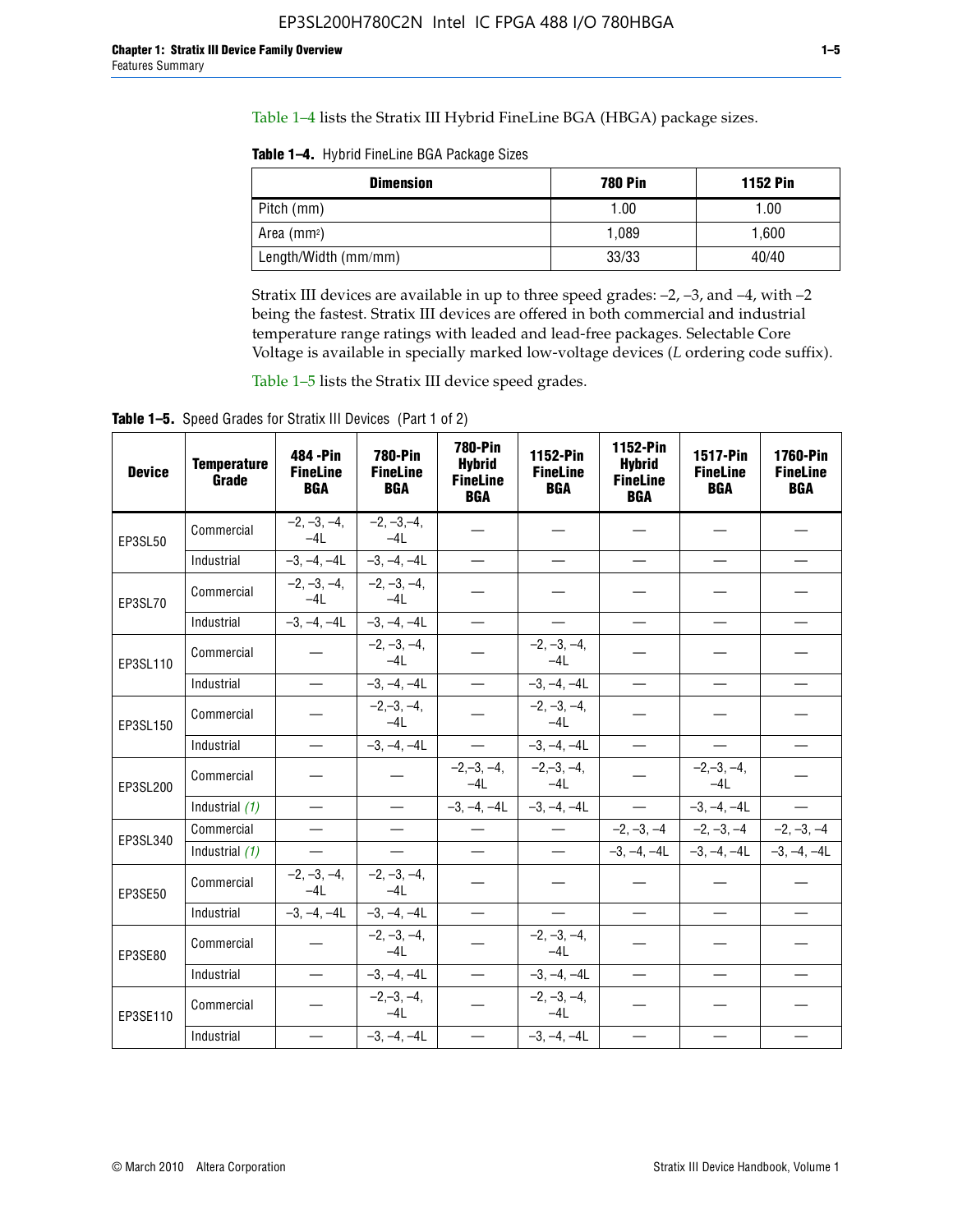| <b>Device</b> | Temperature<br>Grade | 484 - Pin<br><b>FineLine</b><br><b>BGA</b> | <b>780-Pin</b><br><b>FineLine</b><br>BGA | 780-Pin<br><b>Hybrid</b><br><b>FineLine</b><br><b>BGA</b> | <b>1152-Pin</b><br><b>FineLine</b><br><b>BGA</b> | <b>1152-Pin</b><br><b>Hybrid</b><br><b>FineLine</b><br><b>BGA</b> | <b>1517-Pin</b><br><b>FineLine</b><br>BGA | <b>1760-Pin</b><br><b>FineLine</b><br>BGA |
|---------------|----------------------|--------------------------------------------|------------------------------------------|-----------------------------------------------------------|--------------------------------------------------|-------------------------------------------------------------------|-------------------------------------------|-------------------------------------------|
| EP3SE260      | Commercial           |                                            |                                          | $-2, -3, -4,$<br>$-4L$                                    | $-2, -3, -4,$<br>$-4L$                           |                                                                   | $-2, -3, -4,$<br>$-4L$                    |                                           |
|               | Industrial $(1)$     |                                            |                                          | $-3, -4, -4L$                                             | $-3, -4, -4L$                                    |                                                                   | $-3. -4 -4L$                              |                                           |

**Table 1–5.** Speed Grades for Stratix III Devices (Part 2 of 2)

**Note to Table 1–5:**

(1) For EP3SL340, EP3SL200, and EP3SE260 devices, the industrial junction temperature range for –4L is 0–100°C, regardless of supply voltage.

# **Architecture Features**

The following section describes the various features of the Stratix III family FPGAs.

### **Logic Array Blocks and Adaptive Logic Modules**

The Logic Array Block (LAB) is composed of basic building blocks known as Adaptive Logic Modules (ALMs) that can be configured to implement logic, arithmetic, and register functions. Each LAB consists of ten ALMs, carry chains, shared arithmetic chains, LAB control signals, local interconnect, and register chain connection lines. ALMs are part of a unique, innovative logic structure that delivers faster performance, minimizes area, and reduces power consumption. ALMs expand the traditional 4-input look-up table architecture to 7 inputs, increasing performance by reducing LEs, logic levels, and associated routing. In addition, ALMs maximize DSP performance with dedicated functionality to efficiently implement adder trees and other complex arithmetic functions. The Quartus II Compiler places associated logic in an LAB or adjacent LABs, allowing the use of local, shared arithmetic chain, and register chain connections for performance and area efficiency.

The Stratix III LAB has a new derivative called Memory LAB (or MLAB), which adds SRAM memory capability to the LAB. MLAB is a superset of the LAB and includes all LAB features. MLABs support a maximum of 320 bits of simple dual-port Static Random Access Memory (SRAM). Each ALM in an MLAB can be configured as a 16×2 block, resulting in a configuration of 16×20 simple dual port SRAM block. MLAB and LAB blocks always co-exist as pairs in all Stratix III families, allowing up to 50% of the logic (LABs) to be traded for memory (MLABs).



f For more information about LABs and ALMs, refer to the *[Logic Array Blocks and](http://www.altera.com/literature/hb/stx3/stx3_siii51002.pdf)  [Adaptive Logic Modules in Stratix III Devices](http://www.altera.com/literature/hb/stx3/stx3_siii51002.pdf)* chapter.



For more information about MLAB modes, features and design considerations, refer to the *[TriMatrix Embedded Memory Blocks in Stratix III Devices](http://www.altera.com/literature/hb/stx3/stx3_siii51004.pdf)* chapter.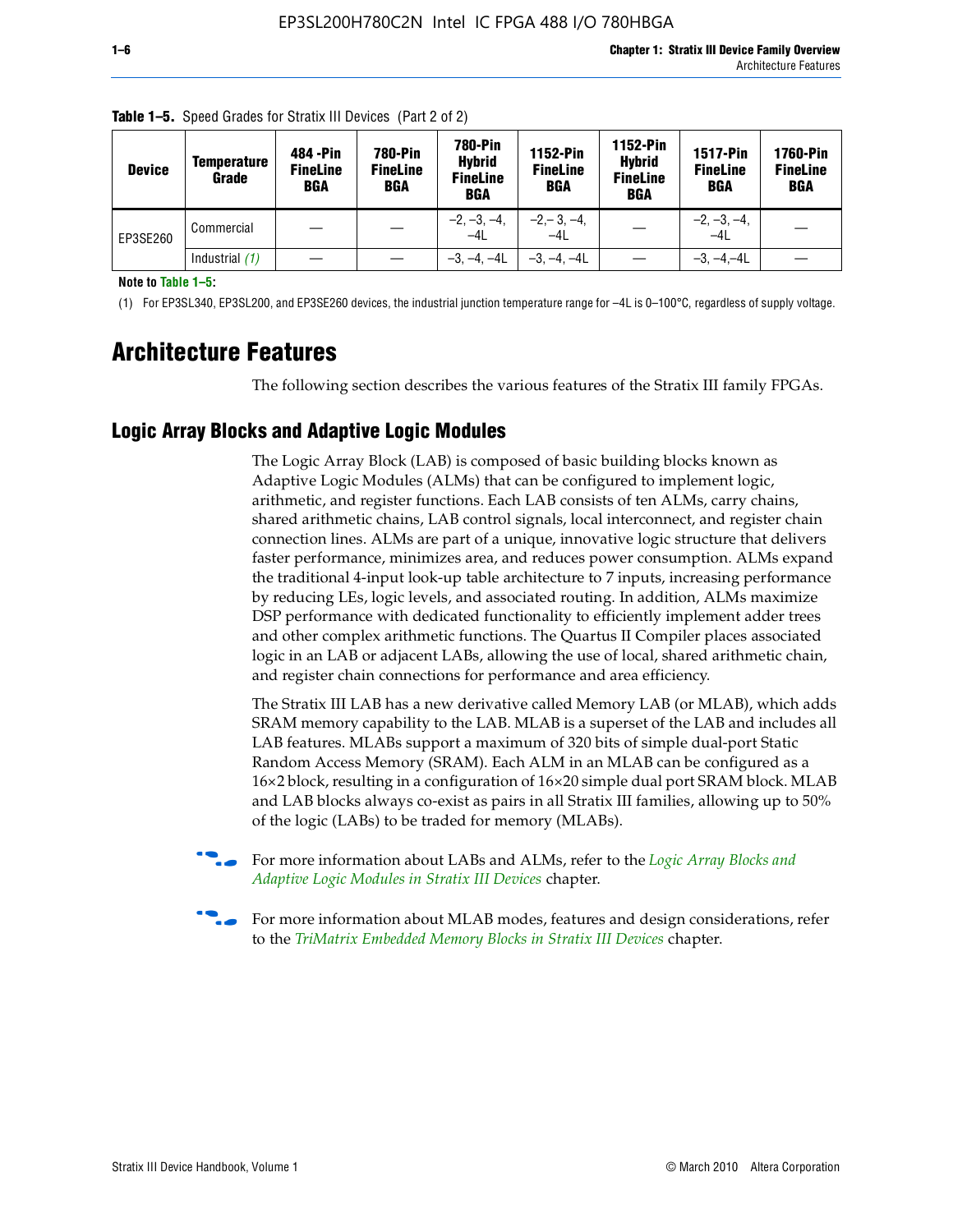#### **MultiTrack Interconnect**

In the Stratix III architecture, connections between ALMs, TriMatrix memory, DSP blocks, and device I/O pins are provided by the MultiTrack interconnect structure with DirectDrive technology. The MultiTrack interconnect consists of continuous, performance-optimized row and column interconnects that span fixed distances. A routing structure with fixed length resources for all devices allows predictable and repeatable performance when migrating through different device densities. The MultiTrack interconnect provides 1-hop connection to 34 adjacent LABs, 2-hop connections to 96 adjacent LABs and 3-hop connections to 160 adjacent LABs.

DirectDrive technology is a deterministic routing technology that ensures identical routing resource usage for any function regardless of placement in the device. The MultiTrack interconnect and DirectDrive technology simplify the integration stage of block-based designing by eliminating the reoptimization cycles that typically follow design changes and additions. The Quartus II Compiler also automatically places critical design paths on faster interconnects to improve design performance.

#### **For more information, refer to the** *[MultiTrack Interconnect in Stratix III Devices](http://www.altera.com/literature/hb/stx3/stx3_siii51003.pdf)* **chapter.**

#### **TriMatrix Embedded Memory Blocks**

TriMatrix embedded memory blocks provide three different sizes of embedded SRAM to efficiently address the needs of Stratix III FPGA designs. TriMatrix memory includes the following blocks:

- 320-bit MLAB blocks optimized to implement filter delay lines, small FIFO buffers, and shift registers
- 9-Kbit M9K blocks that can be used for general purpose memory applications
- 144-Kbit M144K blocks that are ideal for processor code storage, packet and video frame buffering

Each embedded memory block can be independently configured to be a single- or dual-port RAM, ROM, or shift register via the Quartus II MegaWizard™ Plug-In Manager. Multiple blocks of the same type can also be stitched together to produce larger memories with minimal timing penalty. TriMatrix memory provides up to 16,272 Kbits of embedded SRAM at up to 600 MHz operation.

For more information about TriMatrix memory blocks, modes, features, and design considerations, refer to the *[TriMatrix Embedded Memory Blocks in Stratix III Devices](http://www.altera.com/literature/hb/stx3/stx3_siii51004.pdf)* chapter.

#### **DSP Blocks**

Stratix III devices have dedicated high-performance digital signal processing (DSP) blocks optimized for DSP applications requiring high data throughput. Stratix III devices provide you with the ability to implement various high-performance DSP functions easily. Complex systems such as WiMAX, 3GPP WCDMA, CDMA2000, voice over Internet Protocol (VoIP), H.264 video compression, and high-definition television (HDTV) require high-performance DSP blocks to process data. These system designs typically use DSP blocks to implement finite impulse response (FIR) filters, complex FIR filters, infinite impulse response (IIR) filters, fast Fourier transform (FFT) functions, and discrete cosine transform (DCT) functions.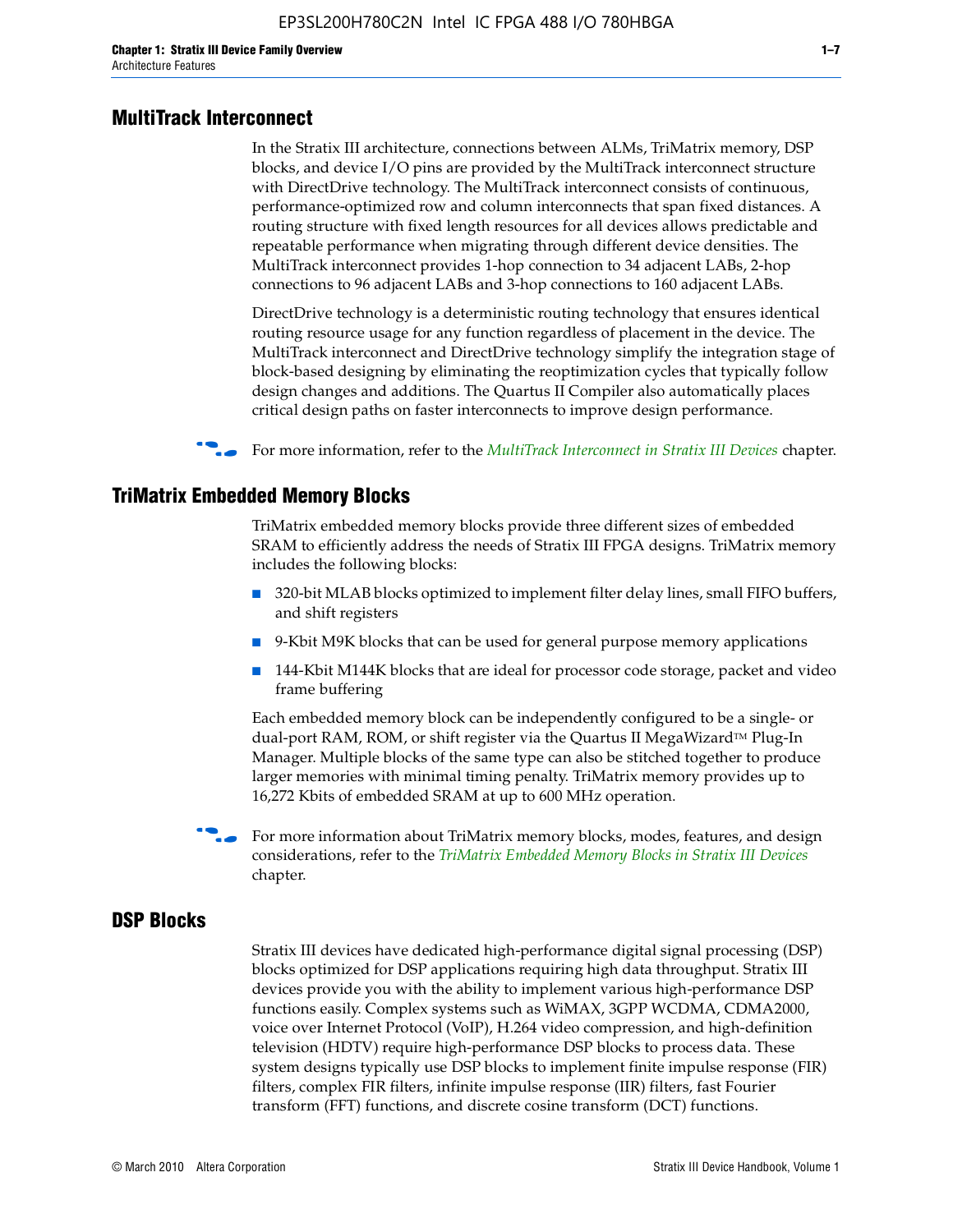Stratix III devices have up to 112 DSP blocks. The architectural highlights of the Stratix III DSP block are the following:

- High-performance, power optimized, fully pipelined multiplication operations
- Native support for 9-bit, 12-bit, 18-bit, and 36-bit word lengths
- Native support for 18-bit complex multiplications
- Efficient support for floating point arithmetic formats (24-bit for Single Precision and 53-bit for Double Precision)
- Signed and unsigned input support
- Built-in addition, subtraction, and accumulation units to efficiently combine multiplication results
- Cascading 18-bit input bus to form tap-delay lines
- Cascading 44-bit output bus to propagate output results from one block to the next block
- Rich and flexible arithmetic rounding and saturation units
- Efficient barrel shifter support
- Loopback capability to support adaptive filtering

DSP block multipliers can optionally feed an adder/subtractor or accumulator in the block depending on user configuration. This option saves ALM routing resources and increases performance, because all connections and blocks are inside the DSP block. Additionally, the DSP Block input registers can efficiently implement shift registers for FIR filter applications, and the Stratix III DSP blocks support rounding and saturation. The Quartus II software includes megafunctions that control the mode of operation of the DSP blocks based on user parameter settings.

f For more information, refer to the *[DSP Blocks in Stratix III Devices](http://www.altera.com/literature/hb/stx3/stx3_siii51005.pdf)* chapter.

#### **Clock Networks and PLLs**

Stratix III devices provide dedicated Global Clock Networks (GCLKs), Regional Clock Networks (RCLKs), and Periphery Clock Networks (PCLKs). These clocks are organized into a hierarchical clock structure that provides up to 104 unique clock domains (16 GCLK + 88 RCLK) within the Stratix III device and allows for up to 38 (16 GCLK + 22 RCLK) unique GCLK/RCLK clock sources per device quadrant.

Stratix III devices deliver abundant PLL resources with up to 12 PLLs per device and up to 10 outputs per PLL. Every output can be independently programmed, creating a unique, customizable clock frequency. Inherent jitter filtration and fine granularity control over multiply, divide ratios, and dynamic phase-shift reconfiguration provide the high-performance precision required in today's high-speed applications. Stratix III PLLs are feature rich, supporting advanced capabilities such as clock switchover, reconfigurable phase shift, PLL reconfiguration, and reconfigurable bandwidth. PLLs can be used for general-purpose clock management supporting multiplication, phase shifting, and programmable duty cycle. Stratix III PLLs also support external feedback mode, spread-spectrum input clock tracking, and post-scale counter cascading.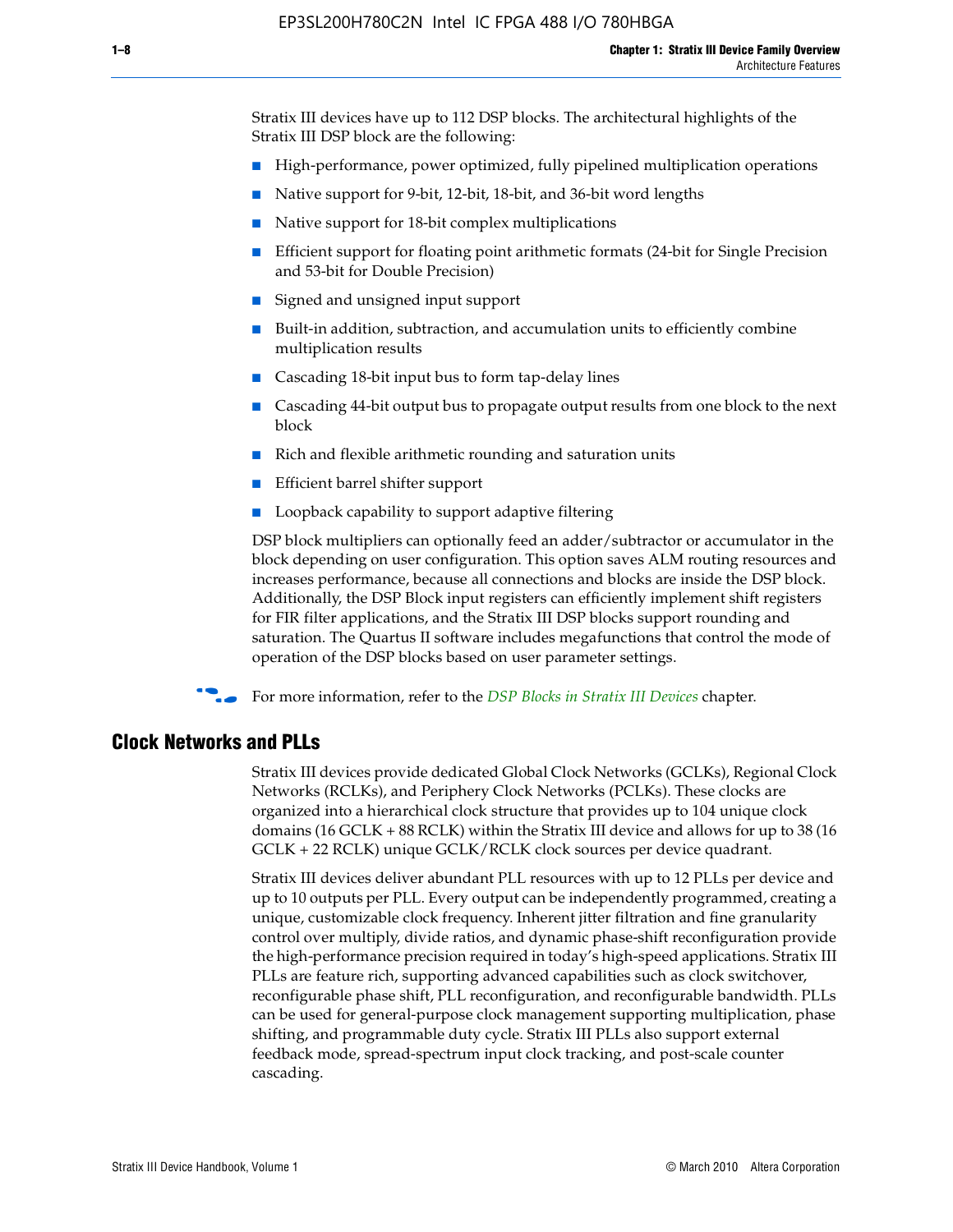f For more information, refer to the *[Clock Networks and PLLs in Stratix III Devices](http://www.altera.com/literature/hb/stx3/stx3_siii51006.pdf)* chapter.

## **I/O Banks and I/O Structure**

Stratix III devices contain up to 24 modular I/O banks, each of which contains 24, 32, 36, 40, or 48 I/Os. This modular bank structure improves pin efficiency and eases device migration. The I/O banks contain circuitry to support external memory interfaces at speeds up to 533 MHz and high-speed differential I/O interfaces meeting up to 1.6 Gbps performance. It also supports high-speed differential inputs and outputs running at speeds up to 800 MHz.

Stratix III devices support a wide range of industry I/O standards, including single-ended, voltage referenced single-ended, and differential I/O standards. The Stratix III I/O supports programmable bus hold, programmable pull-up resistor, programmable slew rate, programmable drive strength, programmable output delay control, and open-drain output. Stratix III devices also support on-chip series  $(R<sub>s</sub>)$  and on-chip parallel  $(R_T)$  termination with auto calibration for single-ended I/O standards and on-chip differential termination  $(R_D)$  for LVDS I/O standards on Left/Right I/O banks. Dynamic OCT is also supported on bi-directional I/O pins in all I/O banks.

**For more information, refer to the** *[Stratix III Device I/O Features](http://www.altera.com/literature/hb/stx3/stx3_siii51007.pdf)* **chapter.** 

## **External Memory Interfaces**

The Stratix III I/O structure has been completely redesigned to provide flexibility and enable high-performance support for existing and emerging external memory standards such as DDR, DDR2, DDR3, QDR II, QDR II+, and RLDRAM II at frequencies of up to 533 MHz.

Packed with features such as dynamic on-chip termination, trace mismatch compensation, read/write leveling, half-rate registers, and 4-to 36-bit programmable DQ group widths, Stratix III I/Os supply the built-in functionality required for rapid and robust implementation of external memory interfaces. Double data-rate support is found on all sides of the Stratix III device. Stratix III devices provide an efficient architecture to quickly and easily fit wide external memory interfaces exactly where you want them.

A self-calibrating soft IP core (ALTMEMPHY), optimized to take advantage of the Stratix III device I/O, along with the Quartus II timing analysis tool (TimeQuest), provide the total solution for the highest reliable frequency of operation across process voltage and temperature.

f For more information about external memory interfaces, refer to the *[External Memory](http://www.altera.com/literature/hb/stx3/stx3_siii51008.pdf)  [Interfaces in Stratix III Devices](http://www.altera.com/literature/hb/stx3/stx3_siii51008.pdf)* chapter.

#### **High-Speed Differential I/O Interfaces with DPA**

Stratix III devices contain dedicated circuitry for supporting differential standards at speeds up to 1.6 Gbps. The high-speed differential I/O circuitry supports the following high-speed I/O interconnect standards and applications: Utopia IV, SPI-4.2, SFI-4, 10 Gigabit Ethernet XSBI, Rapid I/O, and NPSI. Stratix III devices support 2×, 4×, 6×, 7×, 8×, and 10× SERDES modes for high-speed differential I/O interfaces and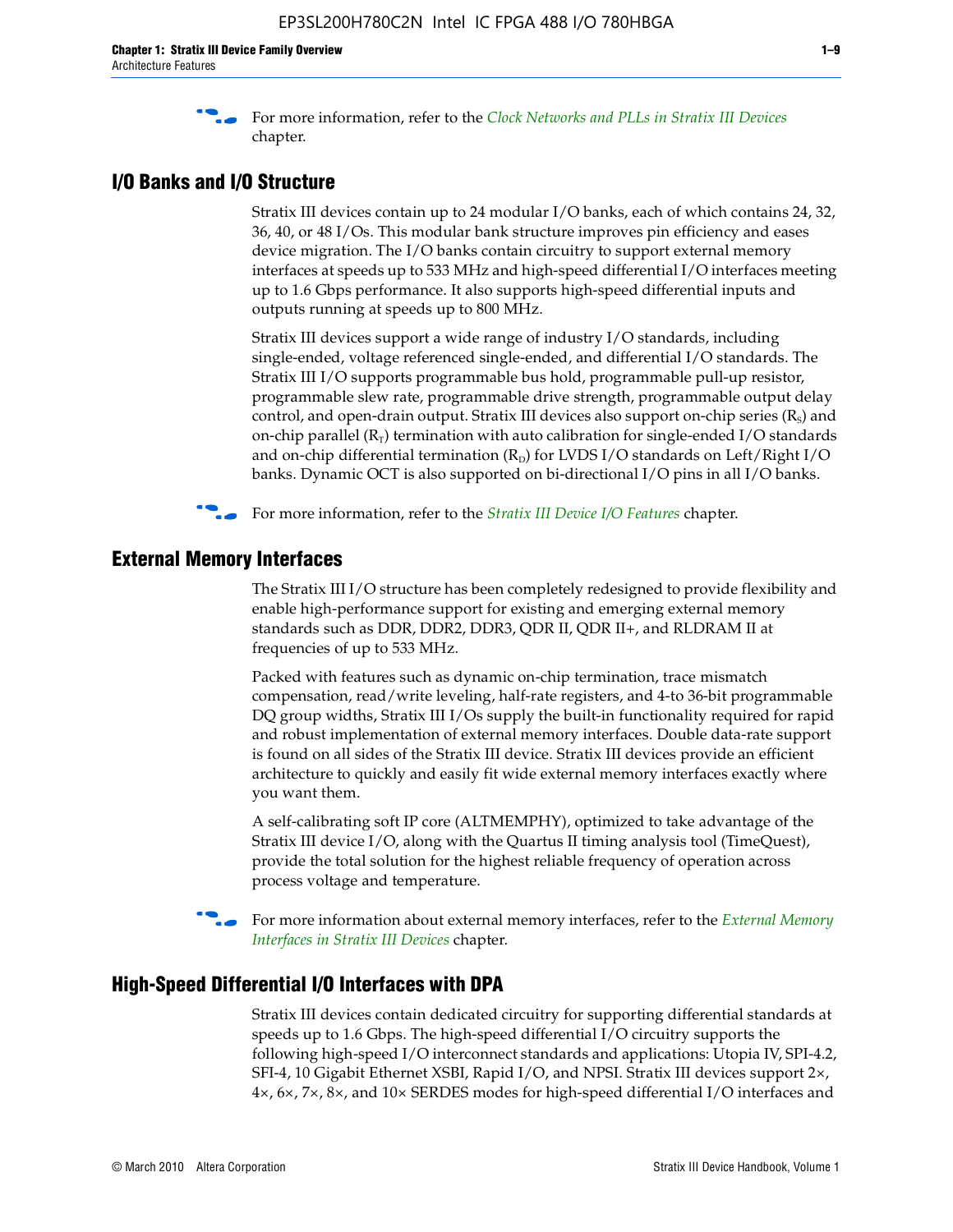4×, 6×, 7×, 8×, and 10× SERDES modes when using the dedicated DPA circuitry. DPA minimizes bit errors, simplifies PCB layout and timing management for high-speed data transfer, and eliminates channel-to-channel and channel-to-clock skew in high-speed data transmission systems. Soft CDR can also be implemented, enabling low-cost 1.6-Gbps clock embedded serial links.

Stratix III devices have the following dedicated circuitry for high-speed differential I/O support:

- Differential I/O buffer
- Transmitter serializer
- Receiver deserializer
- Data realignment
- Dynamic phase aligner (DPA)
- Soft CDR functionality
- Synchronizer (FIFO buffer)
- PLLs

**for more information, refer to the** *High Speed Differential I/O Interfaces with DPA in [Stratix III Devices](http://www.altera.com/literature/hb/stx3/stx3_siii51009.pdf)* chapter.

#### **Hot Socketing and Power-On Reset**

Stratix III devices are hot-socketing compliant. Hot socketing is also known as hot plug-in or hot swap, and power sequencing support without the use of any external devices. Robust on-chip hot-socketing and power-sequencing support ensures proper device operation independent of the power-up sequence. You can insert or remove a Stratix III board in a system during system operation without causing undesirable effects to the running system bus or the board that was inserted into the system.

The hot-socketing feature makes it easier to use Stratix III devices on PCBs that also contain a mixture of 3.3-V, 3.0-V, 2.5-V, 1.8-V, 1.5-V, and 1.2-V devices. With the Stratix III hot socketing feature, you do not need to ensure a specific power-up sequence for each device on the board.

f For more information, refer to the *[Hot Socketing and Power-On Reset in Stratix III](http://www.altera.com/literature/hb/stx3/stx3_siii51010.pdf)  [Device](http://www.altera.com/literature/hb/stx3/stx3_siii51010.pdf)s* chapter.

#### **Configuration**

Stratix III devices are configured using one of the following four configuration schemes:

- Fast passive parallel (FPP)
- Fast active serial (AS)
- Passive serial (PS)
- Joint Test Action Group (JTAG)

All configuration schemes use either an external controller (for example, a  $MAX<sup>®</sup>$  II device or microprocessor), a configuration device, or a download cable.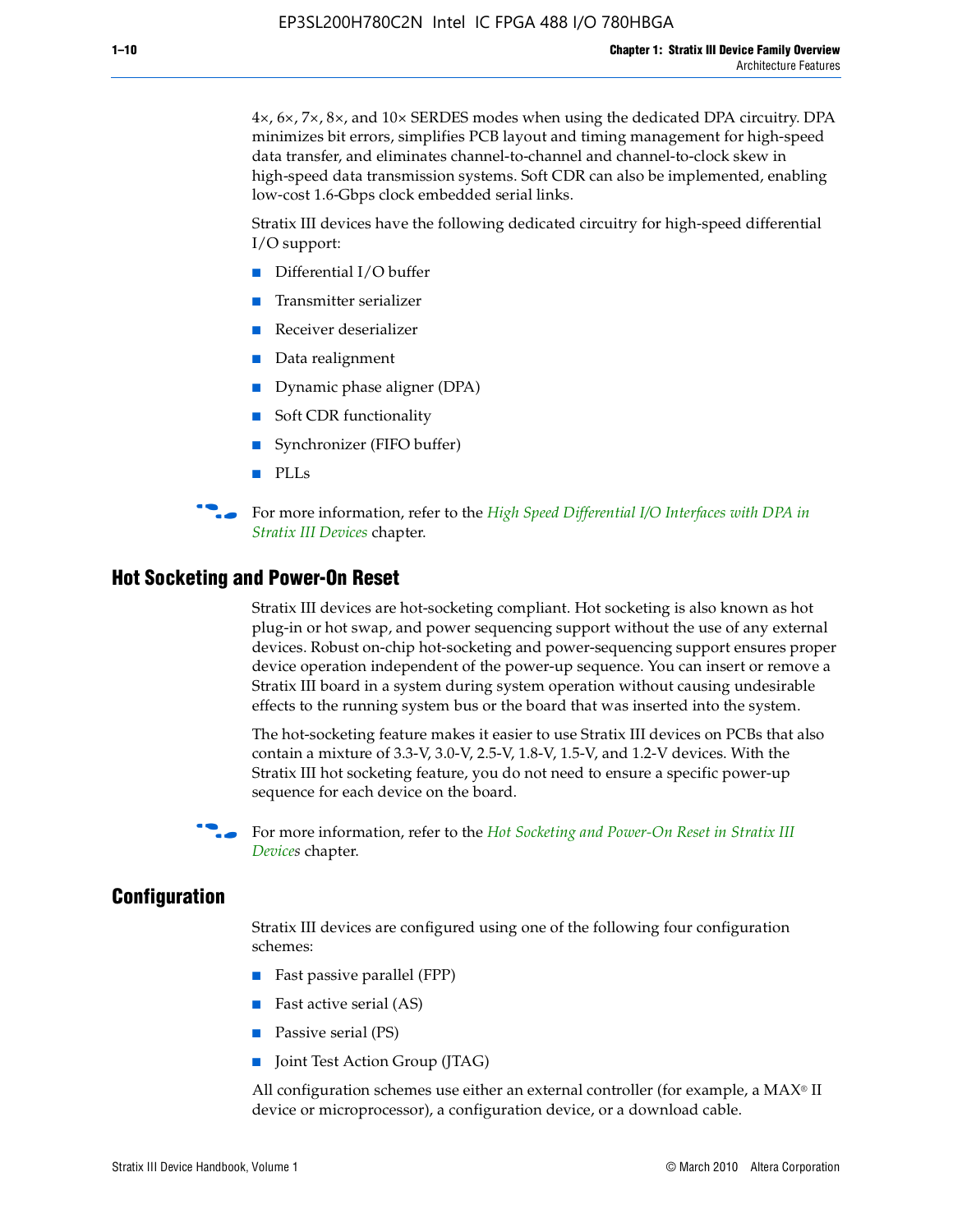Stratix III devices support configuration data decompression, which saves configuration memory space and time. This feature allows you to store compressed configuration data in configuration devices or other memory and transmit this compressed bitstream to Stratix III devices. During configuration, the Stratix III device decompresses the bitstream in real time and programs its SRAM cells.

Stratix III devices support decompression in the FPP when using a MAX II device/microprocessor plus flash, fast AS, and PS configuration schemes. The Stratix III decompression feature is not available in the FPP when using the enhanced configuration device and JTAG configuration schemes.

For more information, refer to the *[Configuring Stratix III Devices](http://www.altera.com/literature/hb/stx3/stx3_siii51011.pdf)* chapter.

#### **Remote System Upgrades**

Stratix III devices feature remote system upgrade capability, allowing error-free deployment of system upgrades from a remote location securely and reliably. Soft logic (either the Nios embedded processor or user logic) implemented in a Stratix III device can download a new configuration image from a remote location, store it in configuration memory, and direct the dedicated remote system upgrade circuitry to initiate a reconfiguration cycle. The dedicated circuitry performs error detection during and after the configuration process, and can recover from an error condition by reverting back to a safe configuration image, and provides error status information. This dedicated remote system upgrade circuitry is unique to Stratix series FPGAs and helps to avoid system downtime.



**For more information, refer to the** *[Remote System Upgrades with Stratix III Devices](http://www.altera.com/literature/hb/stx3/stx3_siii51012.pdf)* chapter.

#### **IEEE 1149.1 (JTAG) Boundary-Scan Testing**

Stratix III devices support the JTAG IEEE Std. 1149.1 specification. The Boundary-Scan Test (BST) architecture offers the capability to test pin connections without using physical test probes and capture functional data while a device is operating normally. Boundary-scan cells in the Stratix III device can force signals onto pins or capture data from pin or logic array signals. Forced test data is serially shifted into the boundary-scan cells. Captured data is serially shifted out and externally compared to expected results. In addition to BST, you can use the IEEE Std. 1149.1 controller for Stratix III device in-circuit reconfiguration (ICR).

For more information, refer to the *IEEE 1149.1 (JTAG) Boundary Scan Testing in [Stratix III Devices](http://www.altera.com/literature/hb/stx3/stx3_siii51013.pdf)* chapter.

#### **Design Security**

Stratix III devices are high-density, high-performance FPGAs with support for 256-bit volatile and non-volatile security keys to protect designs against copying, reverse engineering, and tampering. Stratix III devices have the ability to decrypt a configuration bitstream using the Advanced Encryption Standard (AES) algorithm, an industry standard encryption algorithm that is FIPS-197 certified and requires a 256-bit security key.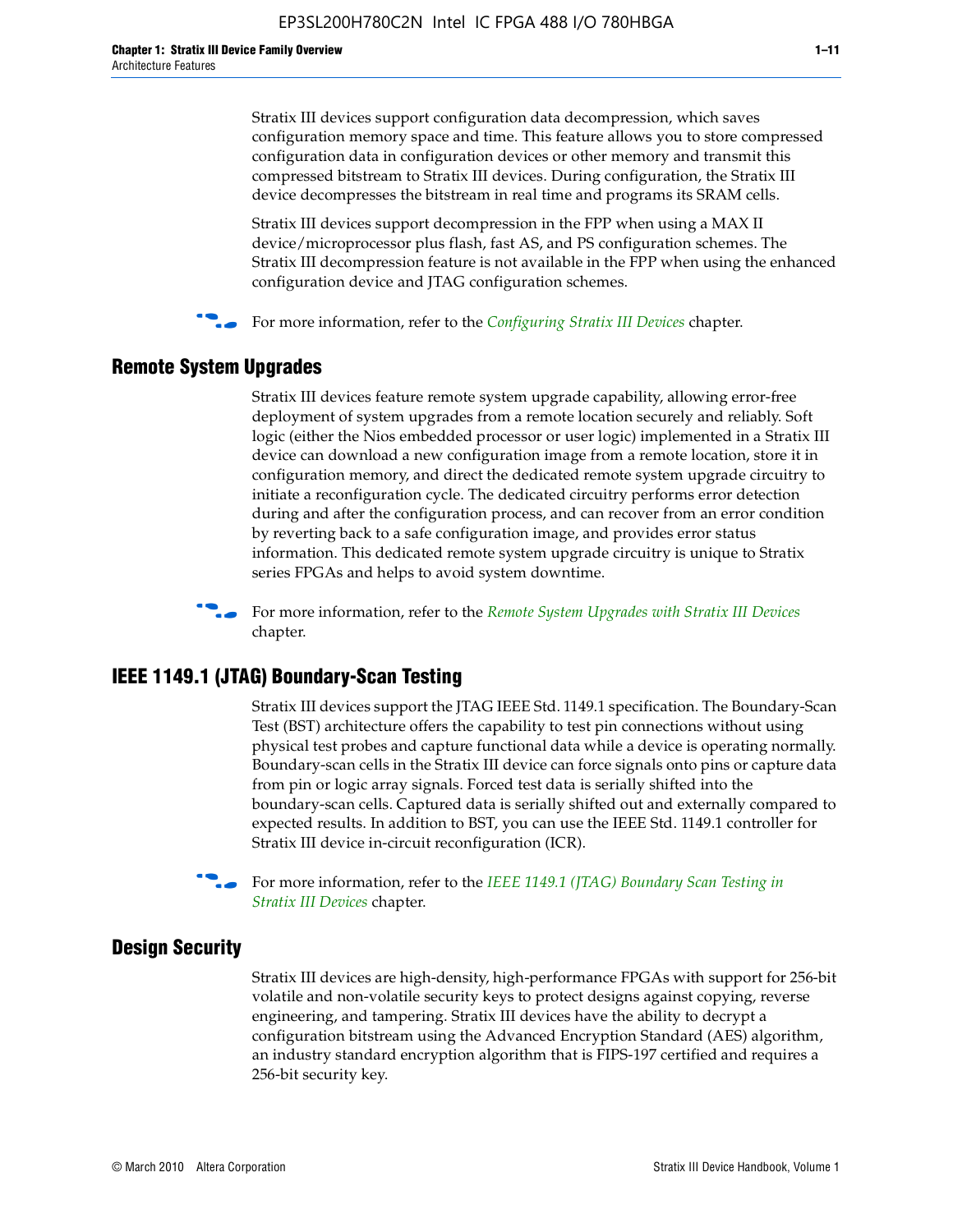The design security feature is available when configuring Stratix III FPGAs using the fast passive parallel (FPP) configuration mode with an external host (such as a MAX II device or microprocessor), or when using fast active serial (AS) or passive serial (PS) configuration schemes.

f For more information about the design security feature, refer to the *[Design Security in](http://www.altera.com/literature/hb/stx3/stx3_siii51014.pdf)  [Stratix III Devices](http://www.altera.com/literature/hb/stx3/stx3_siii51014.pdf)* chapter.

#### **SEU Mitigation**

Stratix III devices have built-in error detection circuitry to detect data corruption due to soft errors in the configuration random-access memory (CRAM) cells. This feature allows all CRAM contents to be read and verified continuously during user mode operation to match a configuration-computed CRC value. The enhanced CRC circuit and frame-based configuration architecture allows detection and location of multiple, single, and adjacent bit errors which, in conjunction with a soft circuit supplied as a reference design, allows don't-care soft errors in the CRAM to be ignored during device operation. This provides a steep decrease in the effective soft error rate, increasing system reliability.

On-chip memory block SEU mitigation is also offered using the ninth bit and a configurable megafunction in the Quartus II software for MLAB and M9K blocks while the M144K memory blocks have built-in error correction code (ECC) circuitry.

For more information about the dedicated error detection circuitry, refer to the *SEU [Mitigation in Stratix III Devices](http://www.altera.com/literature/hb/stx3/stx3_siii51015.pdf)* chapter.

#### **Programmable Power**

Stratix III delivers Programmable Power, the only FPGA with user programmable power options balancing today's power and performance requirements. Stratix III devices utilize the most advanced power-saving techniques, including a variety of process, circuit, and architecture optimizations and innovations. In addition, user controllable power reduction techniques provide an optimal balance of performance and power reduction specific for each design configured into the Stratix III FPGA. The Quartus II software (starting from version 6.1) automatically optimizes designs to meet the performance goals while simultaneously leveraging the programmable power-saving options available in the Stratix III FPGA without the need for any changes to the design flow.

For more information about Programmable Power in Stratix III devices, refer to the following documents:

- *[Programmable Power and Temperature Sensing Diode in Stratix III Devices](http://www.altera.com/literature/hb/stx3/stx3_siii51016.pdf)* chapter
- *[AN 437: Power Optimization in Stratix III FPGAs](http://www.altera.com/literature/an/AN437.pdf)*
- *[Stratix III Programmable Power White Paper](http://www.altera.com/literature/wp/wp-01006.pdf)*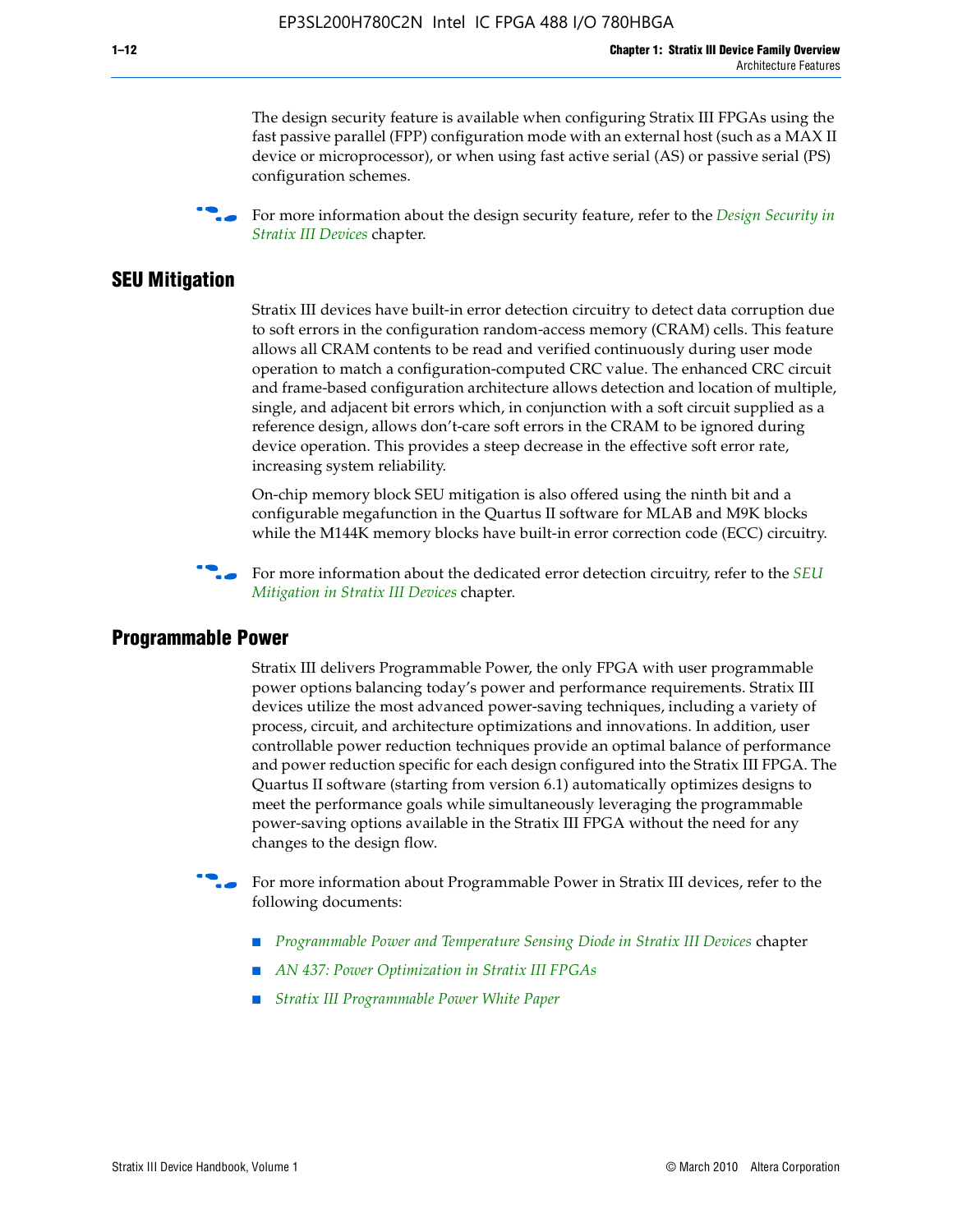## **Signal Integrity**

Stratix III devices simplify the challenge of signal integrity through a number of chip, package, and board level enhancements to enable efficient high-speed data transfer into and out of the device. These enhancements include:

- 8:1:1 user I/O/Gnd/V<sub>cc</sub> ratio to reduce the loop inductance in the package
- Dedicated power supply for each I/O bank, limit of I/Os is 24 to 48 I/Os per bank, to help limit simultaneous switching noise
- Programmable slew-rate support with up to four settings to match desired I/O standard, control noise, and overshoot
- Programmable output-current drive strength support with up to six settings to match desired I/O standard performance
- Programmable output-delay support to control rise/fall times and adjust duty cycle, compensate for skew, and reduce simultaneous switching outputs (SSO) noise
- Dynamic OCT with auto calibration support for series and parallel OCT and differential OCT support for LVDS I/O standard on the left/right banks
- For mor[e](http://www.altera.com/literature/hb/qts/quartusii_handbook.pdf) information about SI support in the Quartus II software, refer to the *[Quartus II Handbook](http://www.altera.com/literature/hb/qts/quartusii_handbook.pdf)*.

For more information about how to use the various configuration, PLL, external memory interfaces, I/O, high-speed differential I/O, power, and JTAG pins, refer to the *[Stratix III Device Family Pin Connection Guidelines](http://www.altera.com/literature/dp/stx3/PCG-01004.pdf)*.

# **Reference and Ordering Information**

The following section describes Stratix III device software support and ordering information.

## **Software Support**

Stratix III devices are supported by the Altera Quartus II design software, version 6.1 and later, which provides a comprehensive environment for system-on-a-programmable-chip (SOPC) design. The Quartus II software includes HDL and schematic design entry, compilation and logic synthesis, full simulation and advanced timing analysis, SignalTap® II logic analyzer, and device configuration.

**For more information about the [Quartus II](http://www.altera.com/literature/hb/qts/quartusii_handbook.pdf) software features, refer to the** *Quartus II* **<b>Fig. 7** *[Handbook](http://www.altera.com/literature/hb/qts/quartusii_handbook.pdf)*.

The Quartus II software supports a variety of operating systems. The specific operating system for the Quartus II software can be obtained from the Quartus II **Readme.txt** file or the *[Operating System Support](http://www.altera.com/support/software/os_support/oss-index.html)* section of the Altera website. It also supports seamless integration with industry-leading EDA tools through the NativeLink® interface.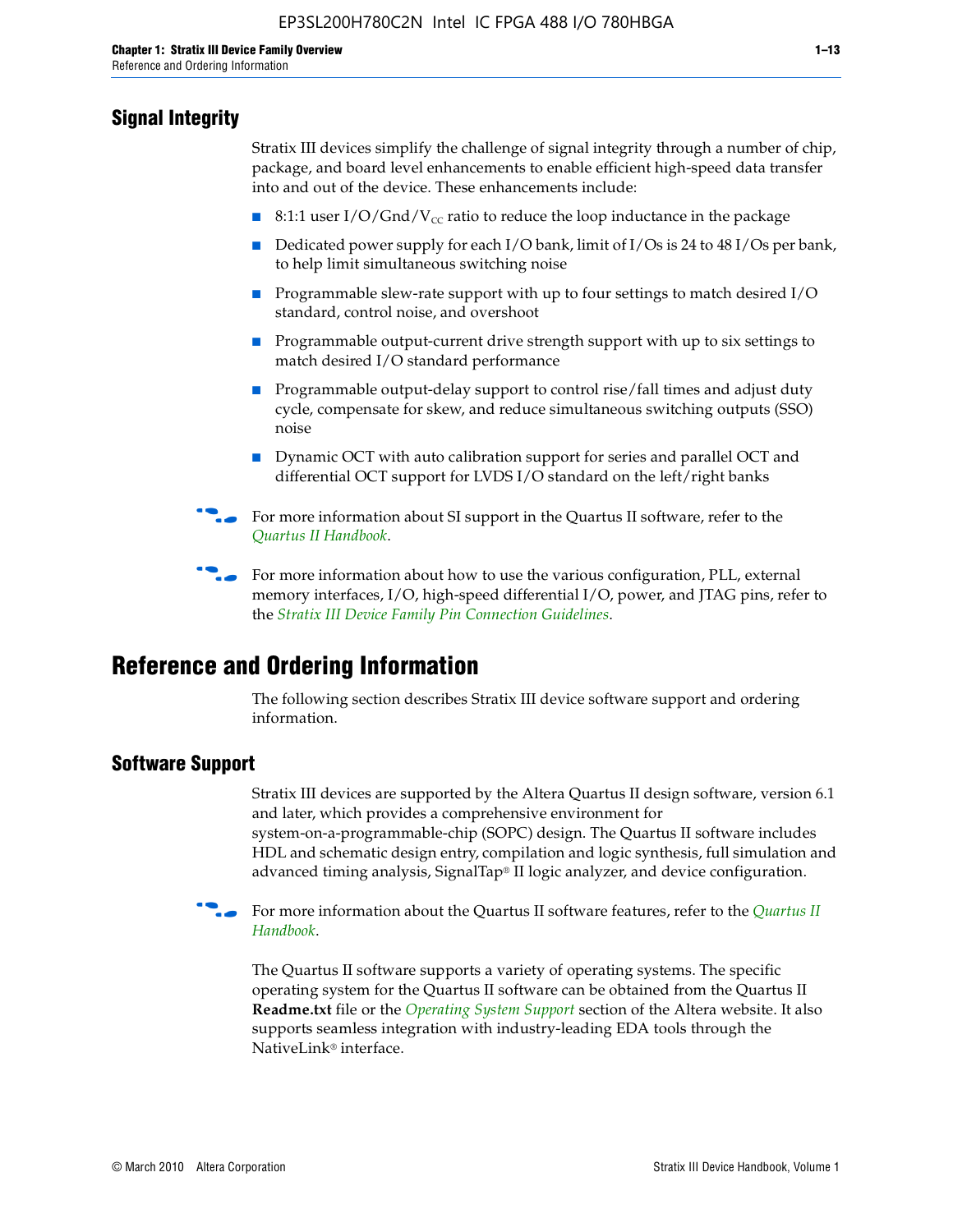## **Ordering Information**

Figure 1–1 shows the ordering codes for Stratix III devices.

For more information about a specific package, refer to the *Stratix III Device Package [Information](http://www.altera.com/literature/hb/stx3/stx3_siii51017.pdf)* chapter.





# **[C](http://www.altera.com/literature/hb/stx3/stx3_siii51012.pdf)hapter Revision History**

Table 1–6 lists the revision history for this chapter.

| <b>Table 1–6.</b> Chapter Revision History (Part 1 of 2) |  |  |  |  |  |
|----------------------------------------------------------|--|--|--|--|--|
|----------------------------------------------------------|--|--|--|--|--|

| <b>Date</b>       | <b>Version</b> | <b>Changes Made</b>                                          |
|-------------------|----------------|--------------------------------------------------------------|
|                   |                | Updated for the Quartus II software version 9.1 SP2 release: |
| <b>March 2010</b> | 1.8            | <b>u</b> Updated Table $1-2$ .                               |
|                   |                | ■ Updated "I/O Banks and I/O Structure" section.             |
| May 2009          | 1.7            | Updated "Software" and "Signal Integrity" sections.          |
|                   |                | ■ Updated "Features" section.                                |
| February 2009     | 1.6            | <b>u</b> Updated Table $1-1$ .                               |
|                   |                | Removed "Referenced Documents" section.                      |
|                   |                | ■ Updated "Features" section.                                |
| October 2008      | 1.5            | ■ Updated Table $1-1$ and Table $1-5$ .                      |
|                   |                | Updated New Document Format.                                 |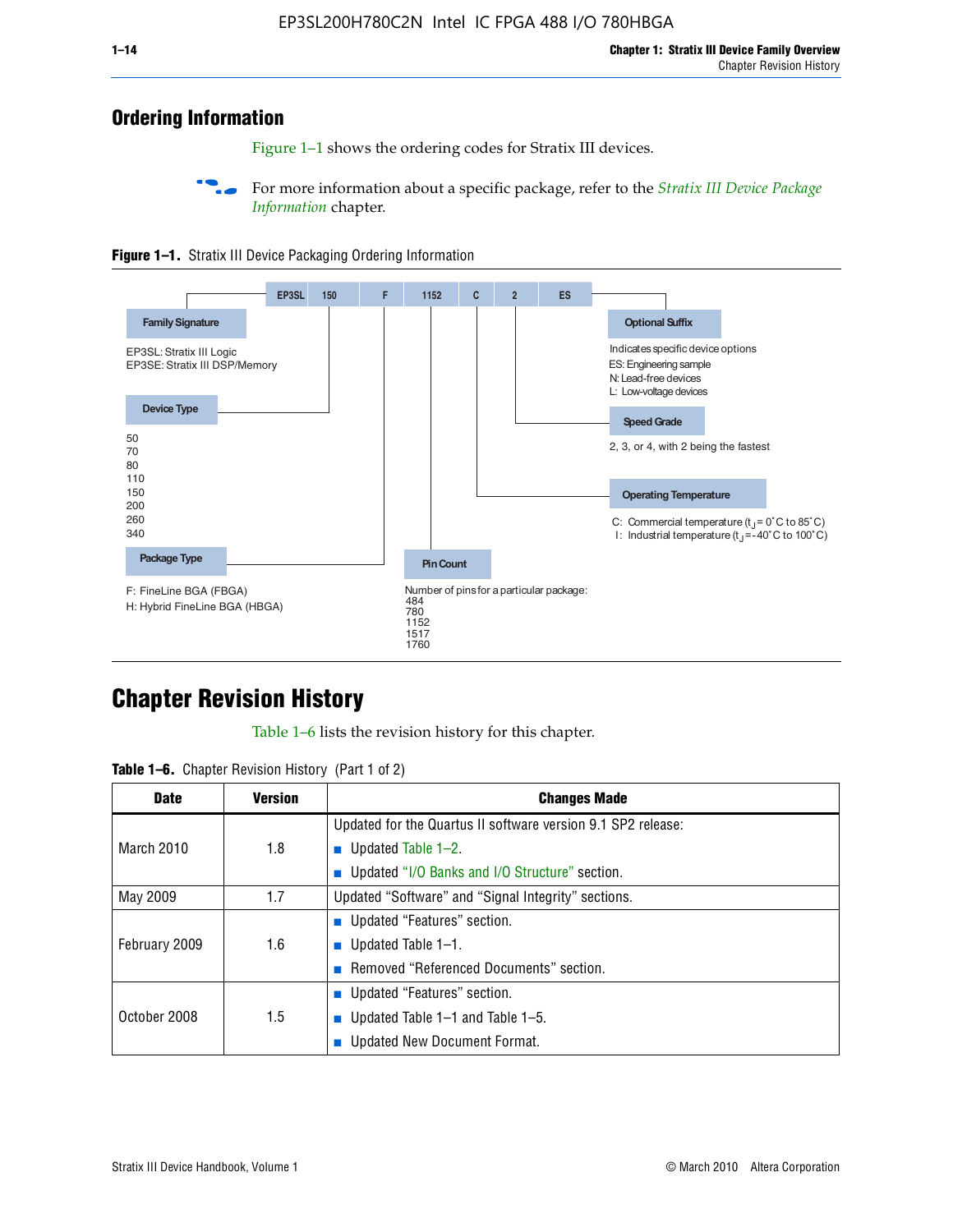#### Table 1–6. Chapter Revision History (Part 2 of 2)

| <b>Date</b>   | <b>Version</b> | <b>Changes Made</b>                                                                             |
|---------------|----------------|-------------------------------------------------------------------------------------------------|
|               |                | <b>Updated "Introduction".</b>                                                                  |
|               |                | $\blacksquare$ Updated Table 1-1.                                                               |
|               | 1.4            | <b>u</b> Updated Table $1-2$ .                                                                  |
| May 2008      |                | Added Table 1–5.                                                                                |
|               |                | ■ Updated "Reference and Ordering Information".                                                 |
|               |                | ■ Updated package type information in Figure $1-1$ .                                            |
| November 2007 | 1.3            | <b>U</b> pdated Table $1-1$ .                                                                   |
|               |                | ■ Updated Table $1-2$ .                                                                         |
|               |                | ■ Minor typo fixes.                                                                             |
| October 2007  | 1.2            | Added Table 1-4.                                                                                |
|               |                | Added section "Referenced Documents".<br>m.                                                     |
|               |                | Added live links for references.                                                                |
| May 2007      | 1.1            | Minor formatting changes, fixed PLL numbers and ALM, LE and MLAB bit counts in<br>Table $1-1$ . |
| November 2006 | 1.0            | Initial Release.                                                                                |